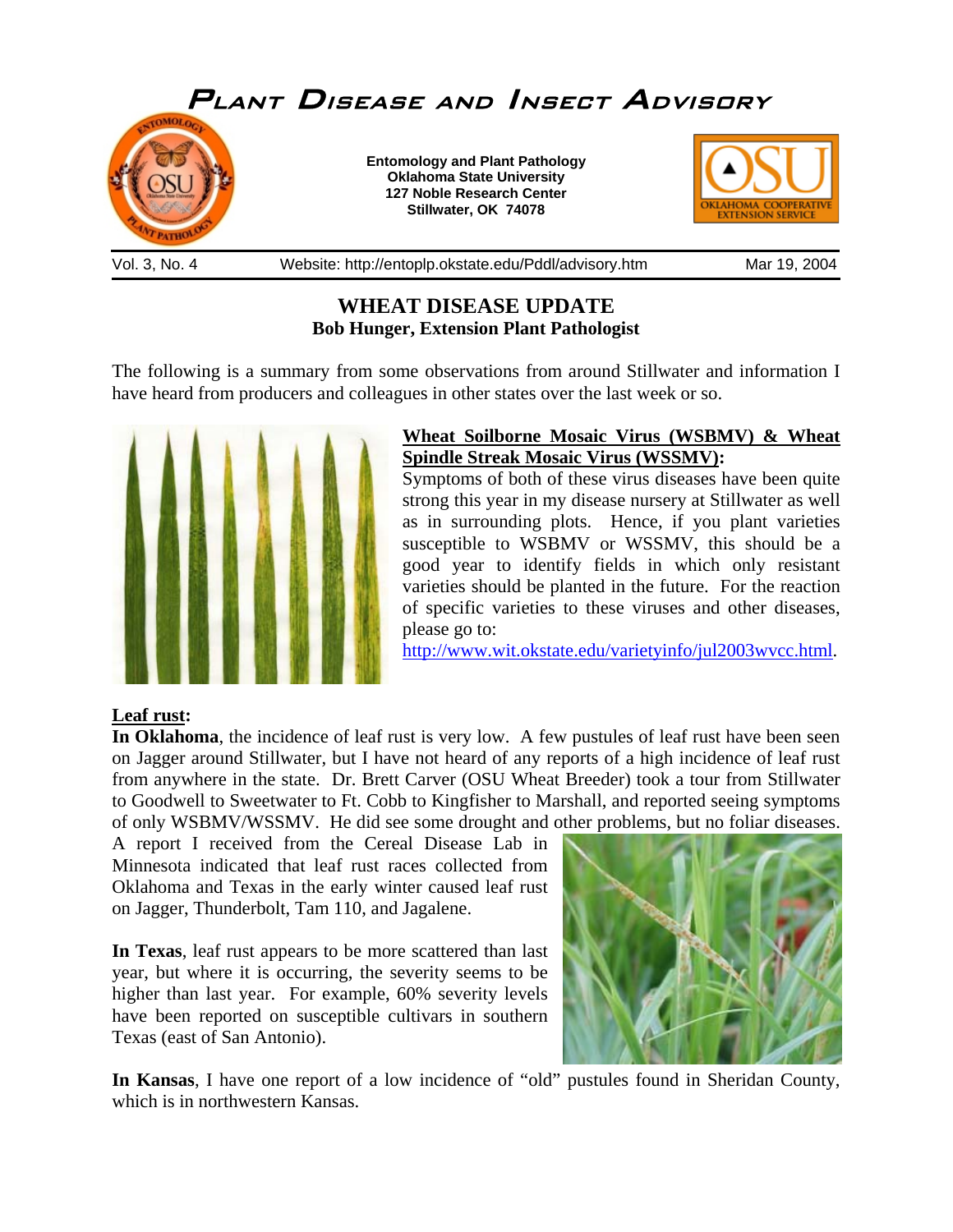

### **Stripe rust: In Oklahoma** – none so far.

**In Texas** – After a recent tour across south Texas, Rex Herrington (Research Associate at Texas A&M) reported on March 10 that he felt stripe rust would be light across this part of Texas. He observed that areas of stripe rust he had previously observed had mostly dried-up.

#### **Powdery mildew:**

Reports of severe powdery mildew continue to be heard from across Texas and Oklahoma. Rex Herrington reported that powdery mildew was widespread east of a line from Uvalde to Brady to Vernon, and is causing a significant loss of leaves on many varieties. I have seen similar levels of powdery mildew on susceptible varieties around Stillwater. How severe and if the powdery mildew continues will depend on the weather.





#### **Tan spot/Septoria:**

Roger Gribble has reported seeing tan spot/septoria symptoms in a number of fields across northern and northwestern Oklahoma, and I have seen the same in a few plots around Stillwater. Both diseases also have been reported in many wheat fields in Arkansas. The initial inoculum of both of these diseases comes from straw residue left in the field, so expect to see these diseases the most severe in fields where they occurred last year and that have a high amount of residue. Infection and spread of both of these diseases are highly dependent on rain and moisture on leaf surfaces as the wheat continues to grow; so, if dry conditions occur, then the spread of tan spot and septoria should slow down or stop.